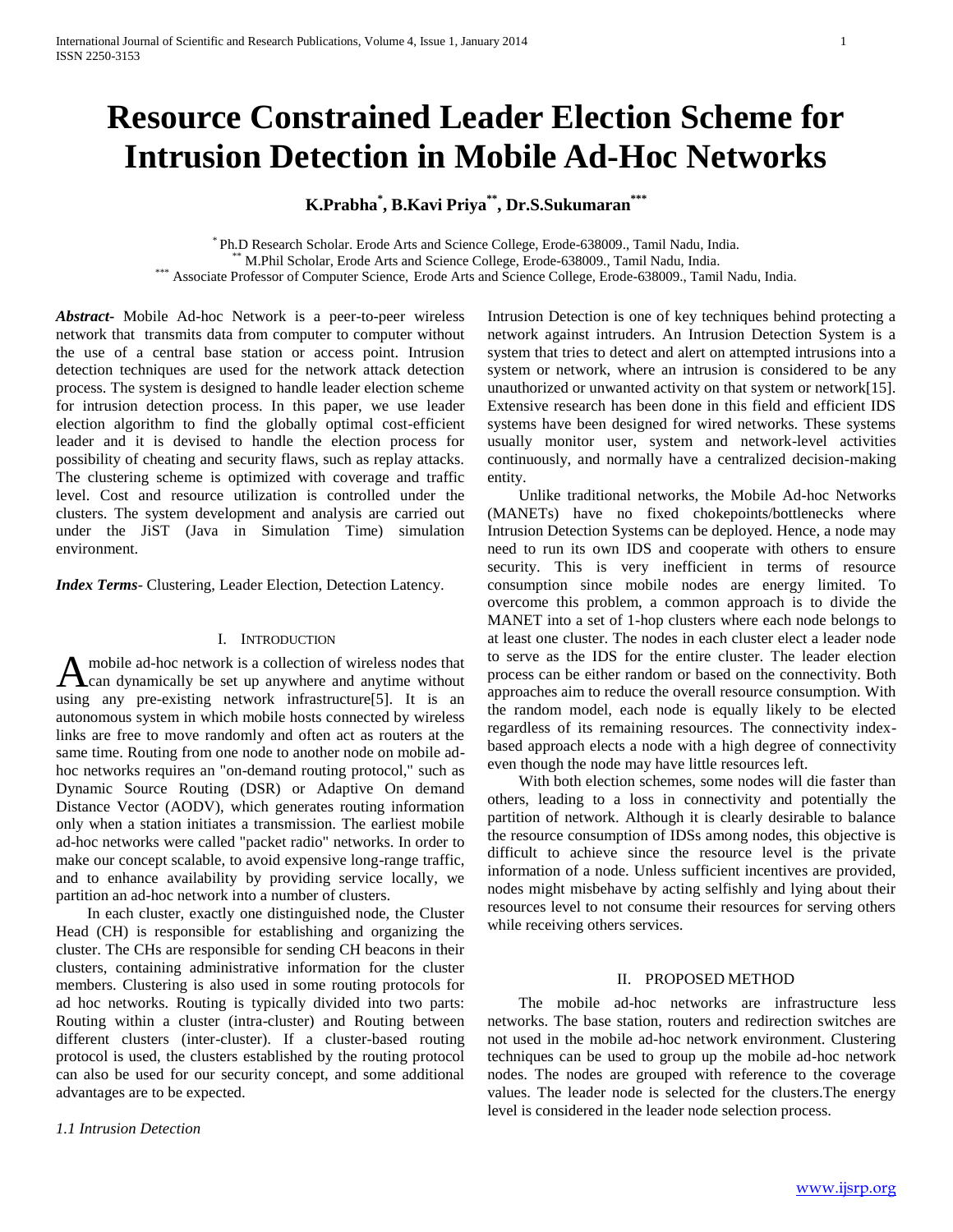The computational power and storage levels are also considered in the leader election process. The system is designed to handle leader election for intrusion detection process. The clustering scheme is optimized with coverage and traffic level. Cost and resource utilization is controlled under the clusters. Node mobility is managed by the system. The overall process is depicted in the following diagram:



**Fig 1. System Process**

# *2.1 Leader Election Algorithm*

 To run the election mechanism, it is proposed that a leader election algorithm that helps to elect the most cost-efficient leaders with less performance overhead compared to the network flooding model. It devise all the needed the messages to establish the election mechanism taking into consideration cheating and presence of malicious nodes. The addition and removal of nodes to/from the network due to mobility reasons is considered. Finally, the performance overhead is considered during the design of the given algorithm where computation, communication, and storage overhead are derived.

 To start a new election, the election algorithm uses four types of messages. Hello, used by every node to initiate the election process; Begin-Election, used to announce the cost of a node; Vote, sent by every node to elect a leader; and Acknowledge, sent by the leader to broadcast its payment, and also as a confirmation of its leadership. For describing the algorithm, the system uses the following notation:

- Service-table (k): The list of all ordinary nodes, those voted for the leader node k.
- Reputation-table (k): The reputation table of node k. Each node keeps the record of reputation of all other nodes.
- Neighbors (k): The set of node k's neighbors.
- Leadernode (k): The ID of node k's leader. If node k is running its own IDS, then the variable contains k.

 Leader (k): A Boolean variable that sets to TRUE if node k is a leader and FALSE otherwise.

 Initially, each node k starts the election procedure by broadcasting a Hello message to all the nodes that are 1 hop from node k and starts a timer  $T_1$ . This message contains the hash value of the node's cost of analysis and its unique identifier (ID). This message is needed to avoid cheating where further analysis is conducted.

*Executed by Elected leader node Step 1: Leader(i) := TRUE; Step 2: Compute Payment, Pi; Step 3: updateservice-table(i); Step 4: updatereputation-table(i); Step 5: Acknowledge = Pi + all the votes; Step 6: Send Acknowledge (i);*

| <i>Executed by every node</i>                                       |
|---------------------------------------------------------------------|
| Step 1: if (received Hello from all neighbors) then                 |
| Step 2: Send Begin-Election (ID <sub>k</sub> ; cost <sub>k</sub> ); |
| Step 3: else if(neighbors(k) = $\phi$ ) then                        |
| Step 4: Launch IDS.                                                 |
| Step 5: end if                                                      |
|                                                                     |

| Executed by neighboring nodes           |  |  |
|-----------------------------------------|--|--|
| $Step 1:$ if (leader(k) = $TRUE$ ) then |  |  |
| Step 2: Status := $Costx$               |  |  |
| Step 3: else                            |  |  |
| Step 4: Status := leadernade(k);        |  |  |
| Step 5: end if;                         |  |  |
| Step 6: send Status $k, n$ ;            |  |  |

## III. RESULTS

 The secure leader election system is tested under the simulation environment. The network transaction request data values are collected from University of California, Irwin (UCI) machine learning repository. The network transaction requests are initiated using the Defence and Research Project Agency (DARPA) data values. The benchmark data values are used in the intrusion detection process. All the intrusion detection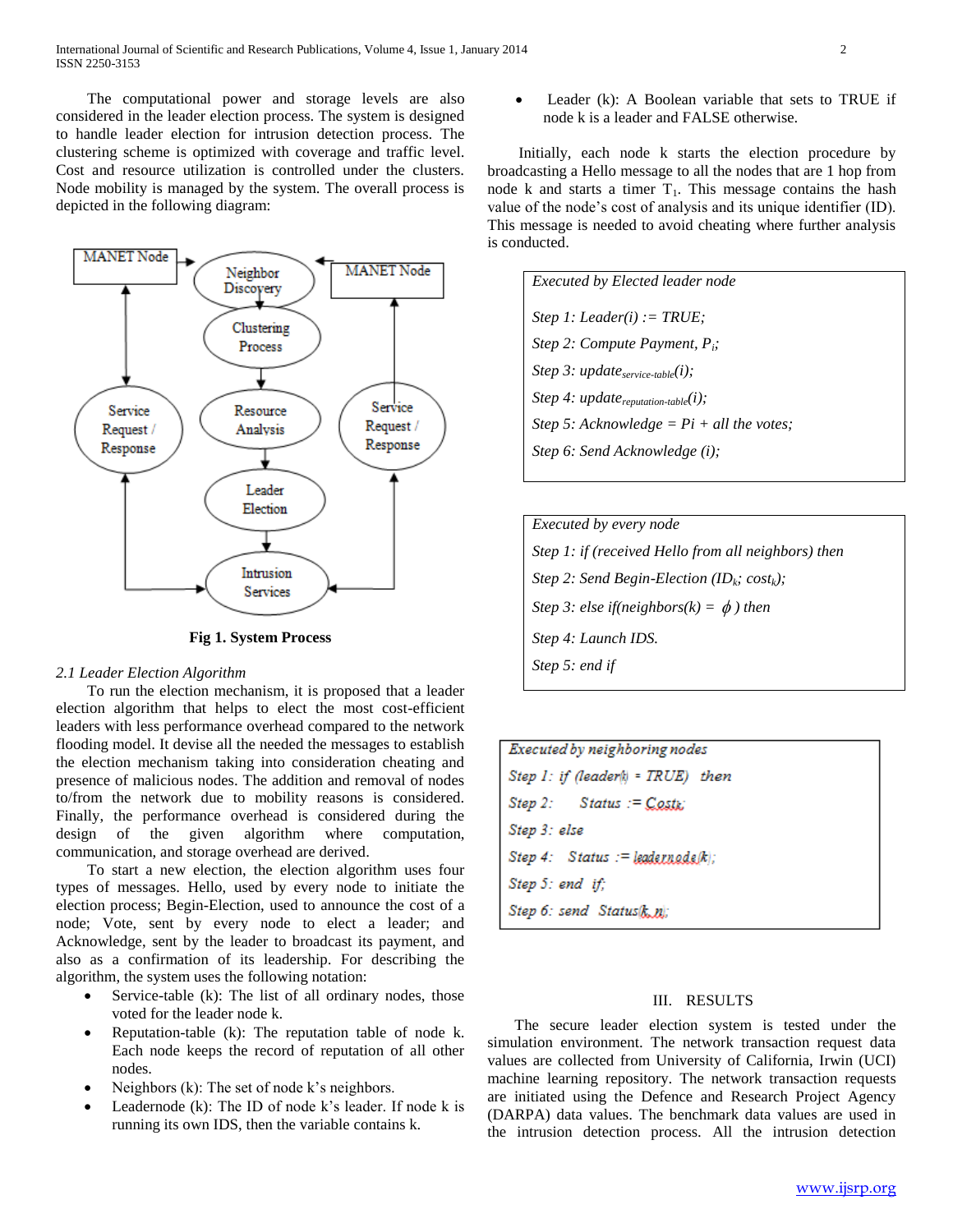operations are handled under the detector applications. The detector is assigned with reference to the cluster and resource information. The system uses two types of detector assignment methods. They are Cluster based Detector Assignment (CDA) and Cluster Integrated Detector Assignment methods (CIDA). In the cluster based model the detectors are assigned under the leader nodes of all clusters. In the cluster integrated model the detectors are assigned for a group up clusters. The detector count is reduced in the cluster integrated model. The energy consumption and traffic rate performance metrics are used to evaluate the system performance.

 The energy consumption analysis is performed with different node count levels. The traffic rate analysis is performed to measure the bandwidth usage level for the mobile ad-hoc networks. The detection period for attack detection is measured in all detectors. The average detection period is measured as detection latency for the entire network.

## *3.1 Energy Consumption*

 A base station moderates communication among mobile nodes, scheduling and buffering traffic so that the mobiles can spend most of their time in the sleep state. In an ad hoc environment, there are no base stations and nodes cannot predict when they will receive traffic. Therefore, the default state in an ad hoc network is the idle state, rather than the sleep state.

**Table 1.Energy consumption analysis between CDA& CIDA**

| <b>Nodes</b> | $CDA(\% )$ | $CIDA(\% )$ |
|--------------|------------|-------------|
| 20           | 81.3       | 69.8        |
| 40           | 84.6       | 72.1        |
| 60           | 87.4       | 75.6        |
| 80           | 91.3       | 79.2        |
| 100          | 94.8       | 81.4        |



**Fig 2. Energy consumption analysis between CDA & CIDA**

 The CIDA model reduces the energy consumption 10% more than CDA model.

#### *3.2 Traffic Rate*

 The traffic rate analysis is used to evaluate the mobile adhoc network bandwidth usage levels. The bandwidth usage is

estimated with reference to the number of packets transferred within the network environment. The traffic rate is the ratio between the number of packets transferred through the network and the number of packets transferred for the clustering operations.

**Table 2. Rate analysis between CDA & CIDA**

| <b>Nodes</b> | $CDA(\% )$ | $CDA(\% )$ |
|--------------|------------|------------|
| 20           | 75.8       | 57.4       |
| 40           | 79.2       | 59.7       |
| 60           | 83.6       | 62.1       |
| 80           | 85.9       | 65.8       |
| 100          | 89.1       | 68.5       |



**Fig 3. Rate analysis between CDA & CIDA**

 The CIDA model reduces the traffic rate 15% more than the CDA model.

#### *3.3 Detection Latency*

 The detection latency analysis is used to measure the time taken for the intrusion detection process. The network request received time and request identification time difference is measured as delay period. The detection latency is the average time to detect the request type. The detection latency is measured in milli seconds.

| <b>Nodes</b> | $CDA(\% )$ | $CIDA(\% )$ |
|--------------|------------|-------------|
| 20           | 11.2       | 10.1        |
| 40           | 11.5       | 10.5        |
| 60           | 11.9       | 10.4        |
| 80           | 12.2       | 10.8        |
| 100          | 12.4       | 10.9        |

*Table 3. Detection Latency Analysis between CDA and CIDA*